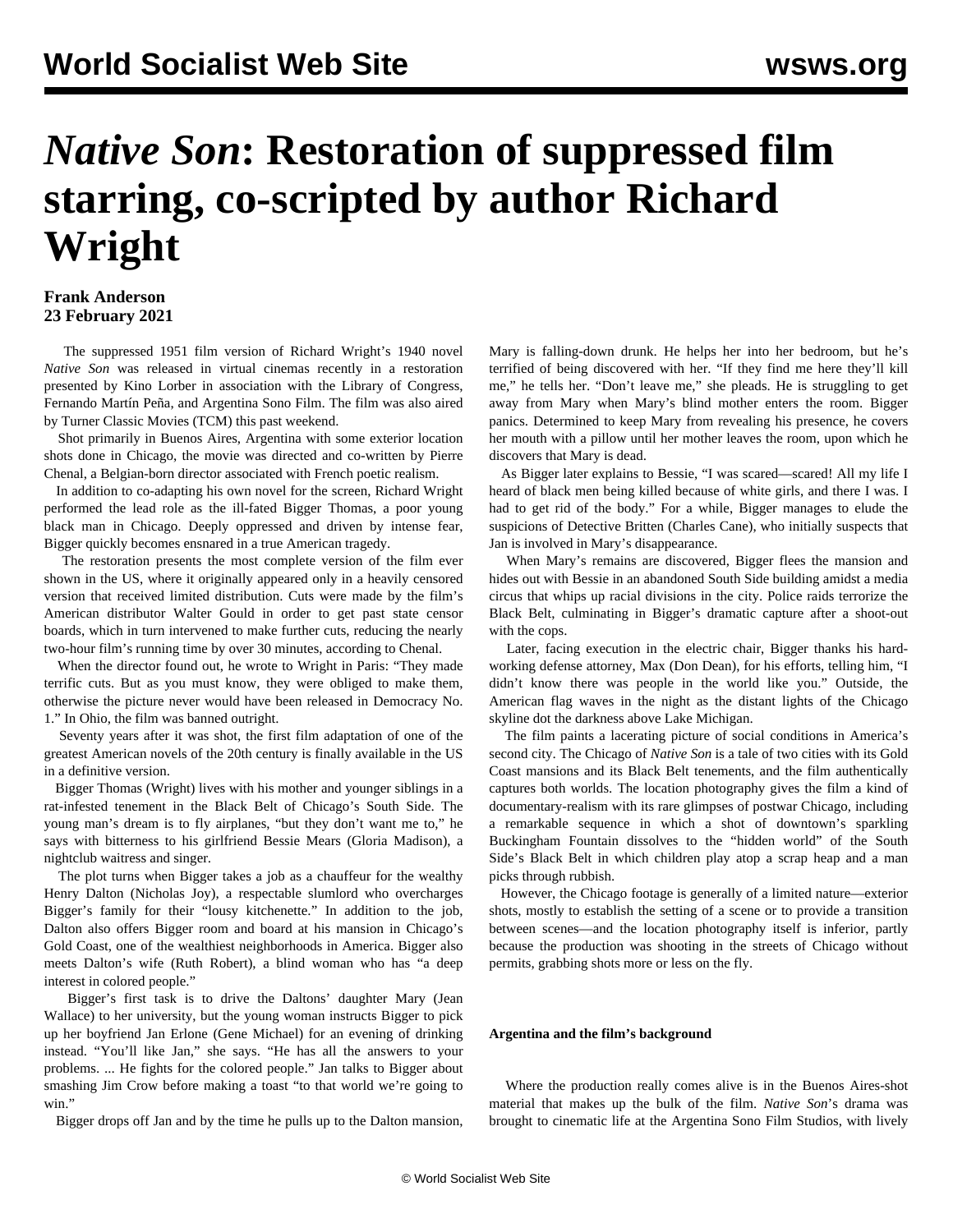staging by director Chenal. The high-contrast *film noir* visual style, with rich chiaroscuro lighting by director of photography Antonio Merayo and elaborate sets by production designer Gori Muñoz, convincingly recreates the dirty Chicago streets in the shadows of the "El" tracks and the crumbling, abandoned tenement buildings.

 The film came to be produced in Argentina simply because that's where Wright was able to secure a deal that he felt would preserve the integrity of his novel. The author had rejected an earlier offer by Metro-Goldwyn-Mayer to produce the film in Hollywood with an all-white cast! And by the time the film was being set up at Argentina Sono Film in 1949, the atmosphere of anticommunist hysteria in the US effectively ensured that any faithful and serious film production of *Native Son* made with professional resources would have to be made primarily outside of the country.

 In his first and only outing as an actor, Wright does a fine job embodying his literary creation's internal conflict. One sees in Wright's intense eyes and nervous body language the expression of Bigger's strained efforts to mask his fear by acting tough out in the streets or cool and subservient in the Dalton mansion. However, the performance is not without some awkwardness, which emerges in some flat line deliveries.

 Wright had no formal training as an actor, and he was 41 when he played Bigger, whose age is supposed to be 25 in the film. Despite these challenges, Wright is vigorous and engaging enough to carry the film. Jean Wallace (*The Big Combo*) is simply superb as Mary Dalton, playing the well-meaning but insulated and presumptuous daughter of privilege with a *joie de vivre* so potent that even after her death, her vivacious presence haunts the rest of the film just as her memory haunts Bigger.

 Viewing *Native Son* today, one is struck by the film's urgency. During one astonishing sequence, Chicago police terror is brutally unleashed on the population as an army of cops invades the black working class neighborhoods. Searching for one man, Chicago's "finest" raid the homes of workers and their families, bursting into crowded tenements and shoving kids around.

 When one cop points his gun at a woman giving birth in her bed, an older woman in the room tells him off: "Hey you, don't you even respect a woman who's having a baby?!"

 Like the cornered rat he kills in his family's one-room apartment in the film's opening, Bigger is almost always struggling for survival in a hostile environment. When Bigger is finally cornered by the police after climbing atop a water tank, a policeman gives the order to "baptize him," upon which a firefighter blasts the wanted man with the high-pressure water from a fire hose in the cold Chicago night. But in a significant revision of the novel, Bigger is captured not because of the police raids, but because of a tip from a reward-seeking informer named Snippy, a man from the Black Belt and a known "stool pigeon," as Bigger refers to him with contempt.

## **Richard Wright, Orson Welles and** *Native Son*

 Richard Wright was born in 1908 on a plantation in Roxie, near Natchez, Mississippi, which was one of the world's most important cotton ports when Wright's enslaved grandparents toiled in the fields there. Wright's father was a sharecropper and his mother was a schoolteacher. Both of his grandfathers served in the Civil War.

 As a child, growing up in the Jim Crow South, Wright came to know poverty, hunger and racist humiliation. In his teenage years, he read voraciously and started writing stories. He became an admirer of journalistcritic H.L. Mencken, whose essays led the aspiring writer to discover and find inspiration in the novels of Sinclair Lewis, Frank Norris and Theodore Dreiser.

 In 1927, Wright moved with an aunt to Chicago as part of the Great Migration. He worked a series of odd jobs, including stints as a dishwasher and a street-sweeper. Eventually, a relatively well-paying job as a postal clerk allowed him to rent a decent apartment, purchase books and develop himself more actively as a writer.

 In 1933, Wright began attending meetings of the John Reed Club, a Communist Party-affiliated group of artists and writers. Upon first reading the magazines given to him by the club, Wright later observed: "The revolutionary words leaped from the printed page and struck me with tremendous force. … My attention was caught by the similarity of the experiences of workers in other lands, by the possibility of uniting scattered but kindred peoples into a whole. It seemed to me that here at last, in the realm of revolutionary expression, Negro experience could find a home, a functioning value and role."

 Wright's political evolution is a complex subject, which can only be touched on here. He joined the Communist Party in 1933. He was published in *The New Masses*, the CP publication, made his first attempts at novel writing and, after moving to New York, became the Harlem correspondent for the Stalinist *Daily Worker*. Along with many other American left intellectuals, in 1938, Wright publicly defended the Moscow Trials. He apparently left the CP in 1942, and, two years later, wrote an essay for the *Atlantic Monthly*, entitled "I Tried to Be a Communist."

 In the late 1940s, despite having started out on a path that would take him—again, along with many others—to the right and to the defense of American "democracy" versus Soviet "totalitarianism," Wright was still considered hostile and dangerous by the US government, which continued to keep him under close surveillance. In France, Wright became friends with existentialists Jean-Paul Sartre and Simone de Beauvoir. He helped found an organization called the Franco-American Fellowship, which informers assured the State Department was a "Communist front."

 Wright's *Native Son* had been an immediate best-seller when it was published in 1940, selling 215,000 copies in its first three weeks of publication. On the day the novel was published, March 1, 1940, Charles Poore wrote in the *New York Times*, "Few other recent novels have been preceded by more advance critical acclamation, or lived up to the expectations they aroused so well."

 An important theatrical production of *Native Son* appeared on Broadway in 1941, directed by Orson Welles and starring Canada Lee as Bigger Thomas. Reading accounts of the production, it's clear that Welles, who had just completed *Citizen Kane*, directed *Native Son* with his characteristic bravura.

 In a biography of Canada Lee, Mona Z. Smith writes: "Welles's staging put the audience in the middle of the action. … In the play's spine-tingling climax, Bigger is on the run, hiding from the police in a warehouse with his girlfriend. A neon sign blinks on [and off]. … Policemen slowly advance from the back of the theater through the aisles: 'Come out, you black bastard!' Bigger scrambles across a narrow ramp over the orchestra pit. Cowering, he fires a gun straight into the audience. Answering shots explode from the back of the house."

 Certain elements of Welles's dynamic production were incorporated into Chenal's film, including the blinking neon light outside Bigger's hideout in one of the film's most visually striking and emotionally resonant scenes. From inside the abandoned tenement we see the huge neon sun of a Sunkist Oranges sign flashing on and off. The camera pulls back a little to reveal Bessie at the window looking out with immense sadness at the evocative cityscape. Lit by the bursts of harsh neon "sunlight" that pierce the darkness of the cold, crumbling tenement, Bessie tells Bigger, "The sun won't shine for us anymore." It's a heartbreaking, unforgettable moment.

While the novel's latter half is seriously weakened by its fatalism, traces